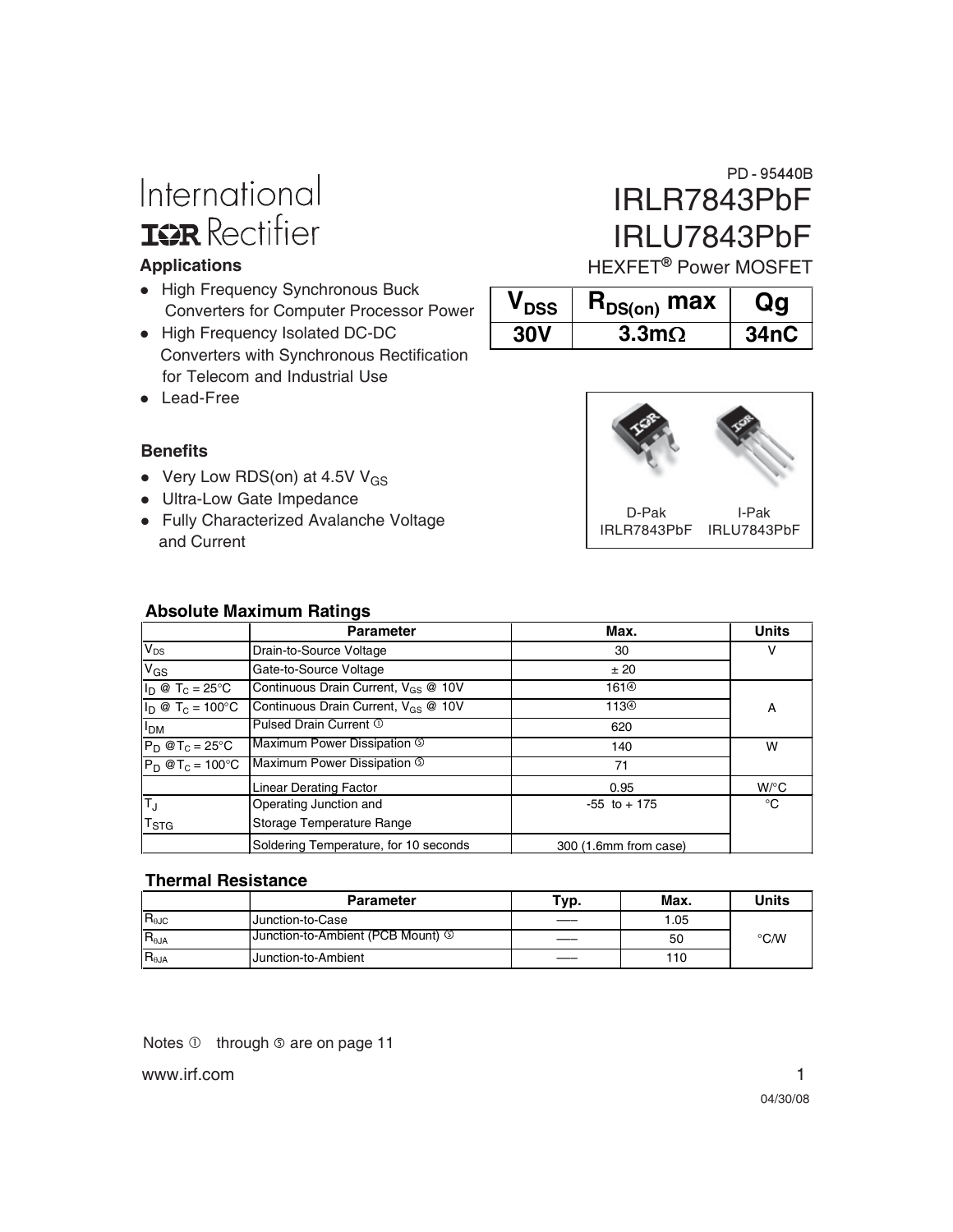## International **IGR** Rectifier

**Conditions**

|                                                 | <b>Parameter</b>                     |    |     | Min.   Typ.   Max.   Units | Conditio                               |
|-------------------------------------------------|--------------------------------------|----|-----|----------------------------|----------------------------------------|
| BV <sub>DSS</sub>                               | Drain-to-Source Breakdown Voltage    | 30 |     |                            | $V_{GS} = 0V$ , $I_D = 250 \mu A$      |
| $\Delta BV$ <sub>DSS</sub> / $\Delta T_{\rm d}$ | Breakdown Voltage Temp. Coefficient  |    | 19  |                            | mV/°C Reference to 25°C, In            |
| $R_{DS(on)}$                                    | Static Drain-to-Source On-Resistance |    | 2.6 | 3.3                        | $m\Omega$ $V_{GS} = 10V$ , $I_D = 15A$ |

### Static  $\mathcal{Q}$  T<sub>J</sub> = 25°C (unless otherwise specified)

| $\Delta BV_{\text{DSS}}/\Delta T_{\text{J}}$ | Breakdown Voltage Temp. Coefficient  |     | 19     |        |                     | mV/ $^{\circ}$ C Reference to 25 $^{\circ}$ C, $I_D = 1mA$ |
|----------------------------------------------|--------------------------------------|-----|--------|--------|---------------------|------------------------------------------------------------|
| $\mathsf{R}_{\mathsf{DS}(on)}$               | Static Drain-to-Source On-Resistance |     | 2.6    | 3.3    | $m\Omega$           | $V_{GS} = 10V$ , $I_D = 15A$ 3                             |
|                                              |                                      |     | 3.2    | 4.0    |                     | $V_{GS} = 4.5V$ , $I_D = 12A$ ©                            |
| $V_{GS(th)}$                                 | Gate Threshold Voltage               | 1.4 |        | 2.3    | V                   | $V_{DS} = V_{GS}$ , $I_D = 250 \mu A$                      |
| $\Delta V_{GS(th)}/\Delta T_J$               | Gate Threshold Voltage Coefficient   |     | $-5.4$ |        | $mV$ <sup>o</sup> C |                                                            |
| $I_{DSS}$                                    | Drain-to-Source Leakage Current      |     |        | 1.0    | μA                  | $V_{DS} = 24V, V_{GS} = 0V$                                |
|                                              |                                      |     |        | 150    |                     | $V_{DS} = 24V$ , $V_{GS} = 0V$ , $T_J = 125$ °C            |
| l <sub>GSS</sub>                             | Gate-to-Source Forward Leakage       |     |        | 100    | nA                  | $V_{GS} = 20V$                                             |
|                                              | Gate-to-Source Reverse Leakage       |     |        | $-100$ |                     | $V_{GS} = -20V$                                            |
| gfs                                          | <b>Forward Transconductance</b>      | 37  |        |        | S                   | $V_{DS}$ = 15V, $I_D$ = 12A                                |
| $\overline{Q_g}$                             | <b>Total Gate Charge</b>             |     | 34     | 50     |                     |                                                            |
| $\overline{Q}_{gs1}$                         | Pre-Vth Gate-to-Source Charge        |     | 9.1    |        |                     | $V_{DS} = 15V$                                             |
| $Q_{gs2}$                                    | Post-Vth Gate-to-Source Charge       |     | 2.5    |        | nC                  | $V_{GS} = 4.5V$                                            |
| $Q_{gd}$                                     | Gate-to-Drain Charge                 |     | 12     |        |                     | $I_D = 12A$                                                |
| $\mathbf{Q}_{\text{godr}}$                   | Gate Charge Overdrive                |     | 10     |        |                     | See Fig. 16                                                |
| $Q_{\rm sw}$                                 | Switch Charge $(Q_{qs2} + Q_{gd})$   |     | 15     |        |                     |                                                            |
| $Q_{\rm oss}$                                | Output Charge                        |     | 21     |        | nC                  | $V_{DS} = 15V$ , $V_{GS} = 0V$                             |
| $t_{d(on)}$                                  | Turn-On Delay Time                   |     | 25     |        |                     | $V_{DD} = 15V$ , $V_{GS} = 4.5V$ 3                         |
| $t_r$                                        | <b>Rise Time</b>                     |     | 42     |        |                     | $I_D = 12A$                                                |
| $t_{d(off)}$                                 | <b>Turn-Off Delay Time</b>           |     | 34     |        | ns                  | Clamped Inductive Load                                     |
| $t_f$                                        | Fall Time                            |     | 19     |        |                     |                                                            |
| $C_{\text{iss}}$                             | Input Capacitance                    |     | 4380   |        |                     | $V_{GS} = 0V$                                              |
| $C_{\rm oss}$                                | <b>Output Capacitance</b>            |     | 940    |        | рF                  | $V_{DS} = 15V$                                             |
| $C_{\text{rss}}$                             | Reverse Transfer Capacitance         |     | 430    |        |                     | $f = 1.0$ MHz                                              |

### **Avalanche Characteristics**

|          | Parameter                       | Typ. | Max. | Units |
|----------|---------------------------------|------|------|-------|
| $E_{AS}$ | Single Pulse Avalanche Energy 2 |      | 1440 | mJ    |
| $I_{AR}$ | IAvalanche Current              |      |      |       |
| $E_{AR}$ | Repetitive Avalanche Energy 10  |      | 4    | സം    |

#### **Diode Characteristics**

|                         | <b>Parameter</b>                 | Min.                                                                 | Typ. |     | Max. Units | <b>Conditions</b>                                   |
|-------------------------|----------------------------------|----------------------------------------------------------------------|------|-----|------------|-----------------------------------------------------|
| $\mathsf{I}_\mathsf{S}$ | <b>Continuous Source Current</b> |                                                                      |      |     |            | MOSFET symbol                                       |
|                         | (Body Diode)                     |                                                                      |      |     | A          | showing the                                         |
| $I_{SM}$                | <b>Pulsed Source Current</b>     |                                                                      |      | 620 |            | integral reverse<br>G.                              |
|                         | (Body Diode)<br>⊙                |                                                                      |      |     |            | p-n junction diode.                                 |
| $\overline{V_{SD}}$     | Diode Forward Voltage            |                                                                      |      | 1.0 | v          | $T_1 = 25^{\circ}C$ , $I_S = 12A$ , $V_{GS} = 0V$ 3 |
| $t_{rr}$                | <b>Reverse Recovery Time</b>     |                                                                      | 39   | 59  | ns         | $T_{\rm J}$ = 25°C, $I_F$ = 12A, $V_{\rm DD}$ = 15V |
| $Q_{rr}$                | <b>Reverse Recovery Charge</b>   |                                                                      | 36   | 54  | nC         | $di/dt = 100A/\mu s$                                |
| $t_{on}$                | Forward Turn-On Time             | Intrinsic turn-on time is negligible (turn-on is dominated by LS+LD) |      |     |            |                                                     |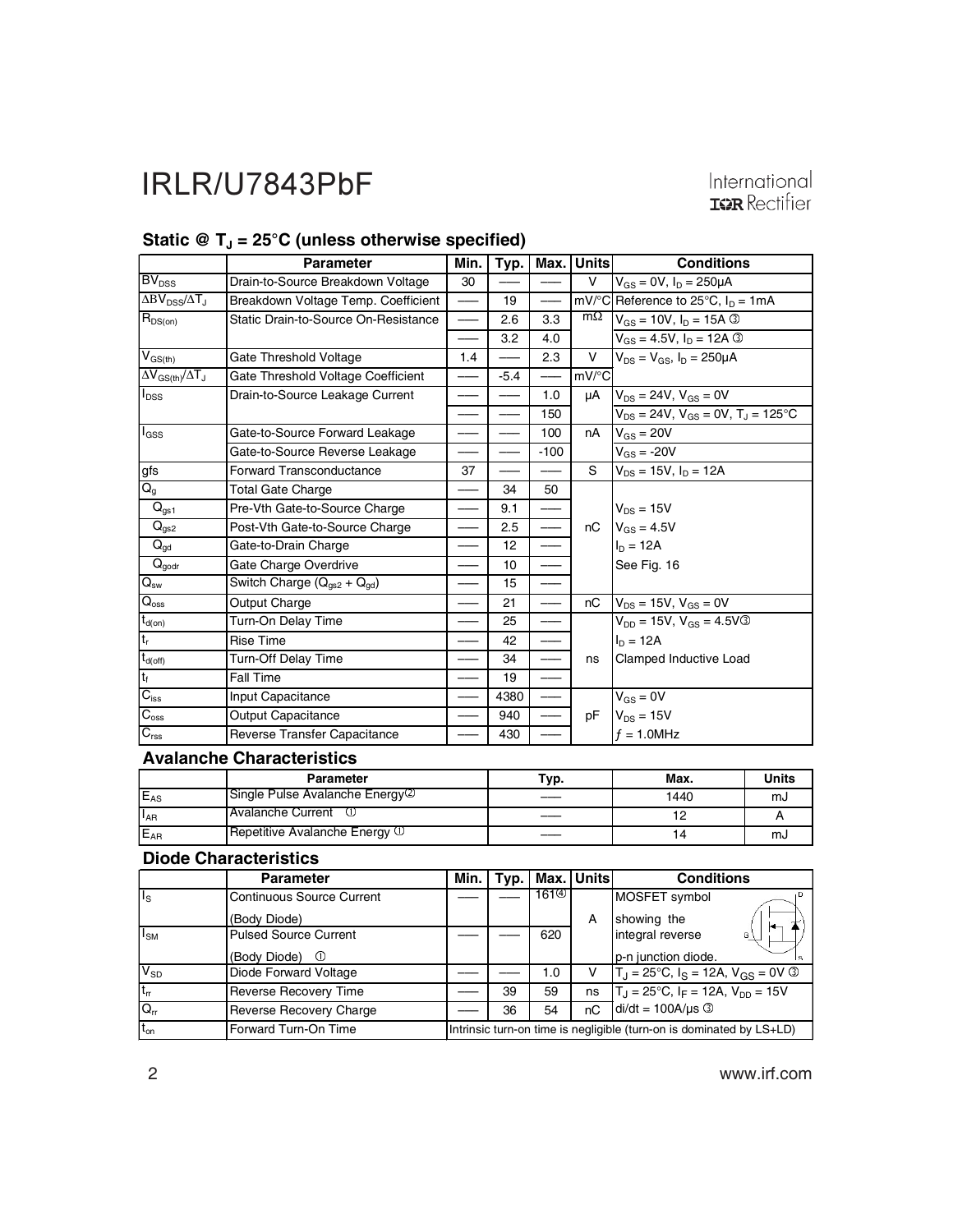## International **IGR** Rectifier









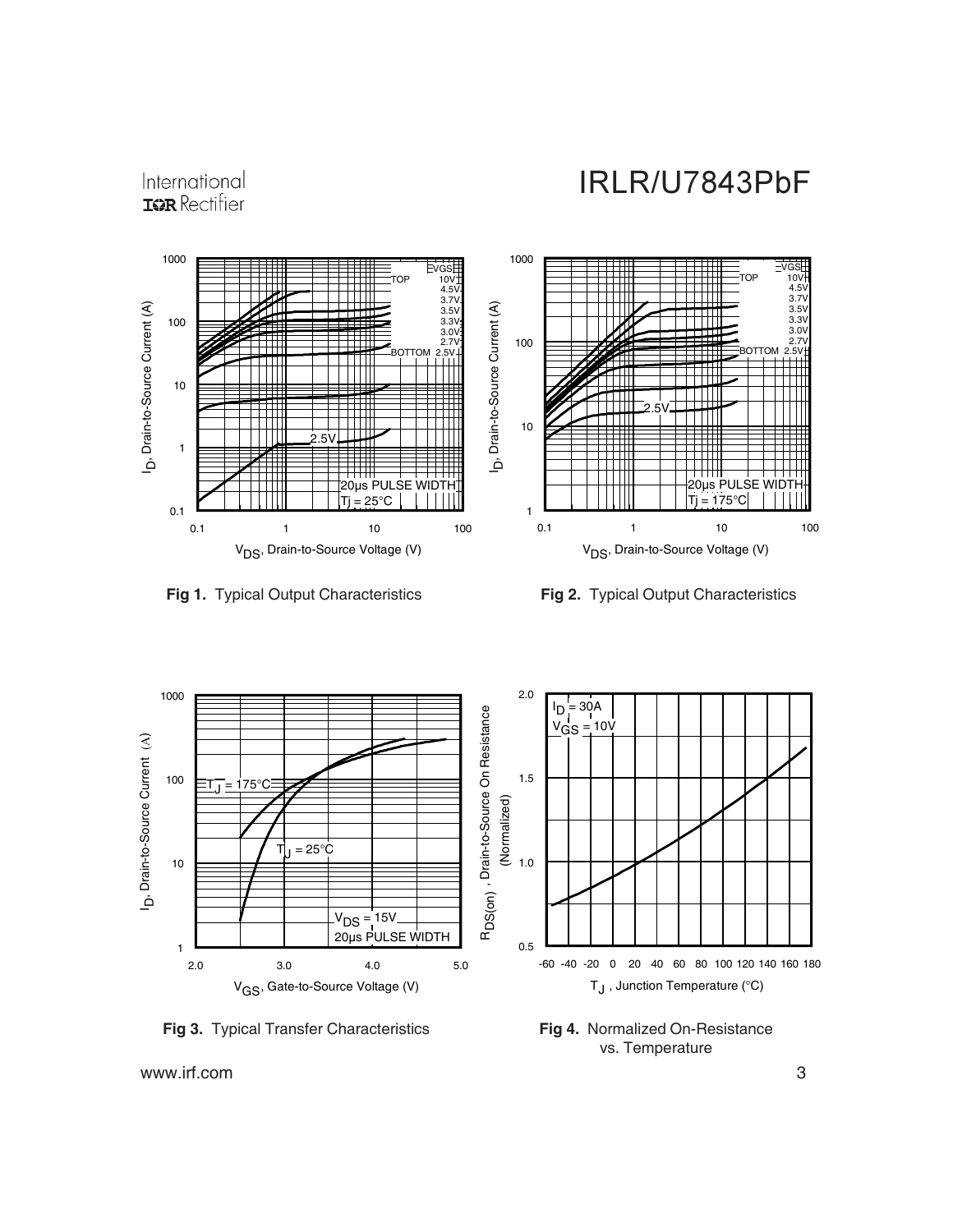

International **IGR** Rectifier













**Fig 8.** Maximum Safe Operating Area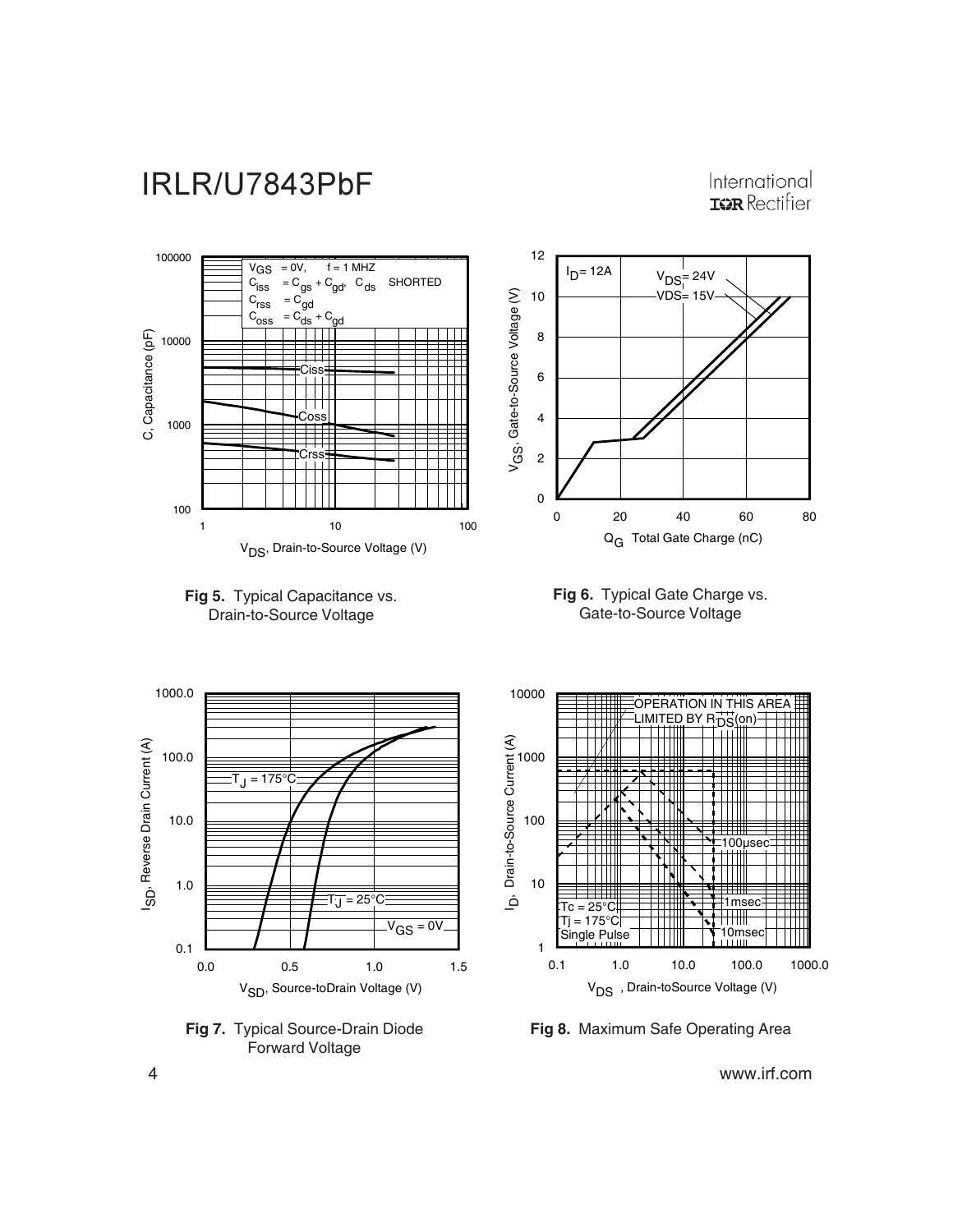



#### **Fig 9.** Maximum Drain Current vs. Case Temperature

**Fig 10.** Threshold Voltage vs. Temperature



**Fig 11.** Maximum Effective Transient Thermal Impedance, Junction-to-Case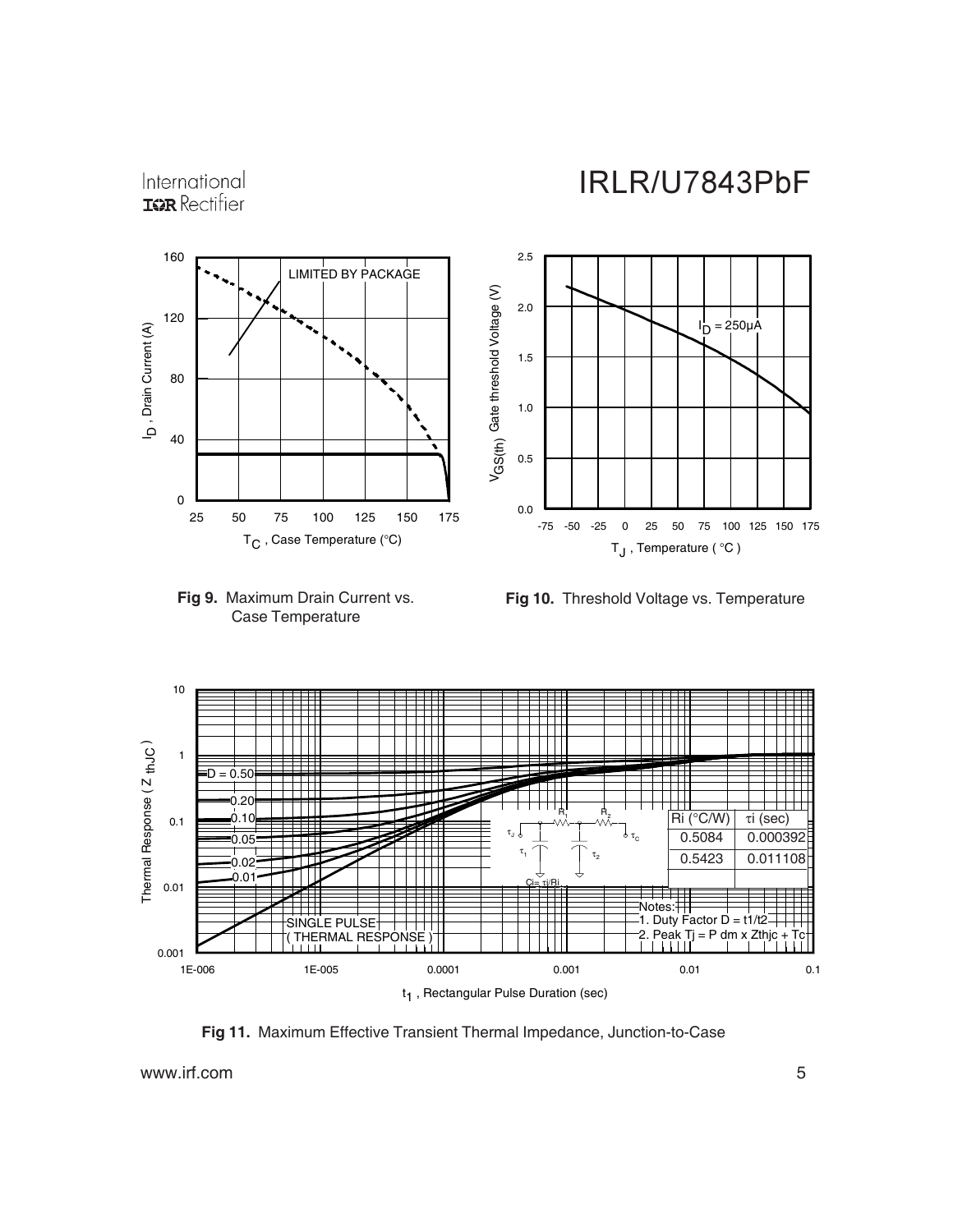International **IGR** Rectifier



**Fig 12a.** Unclamped Inductive Test Circuit



**Fig 12b.** Unclamped Inductive Waveforms



**Fig 13.** Gate Charge Test Circuit



**Fig 12c.** Maximum Avalanche Energy Vs. Drain Current



**Fig 14a.** Switching Time Test Circuit



6 www.irf.com **Fig 14b.** Switching Time Waveforms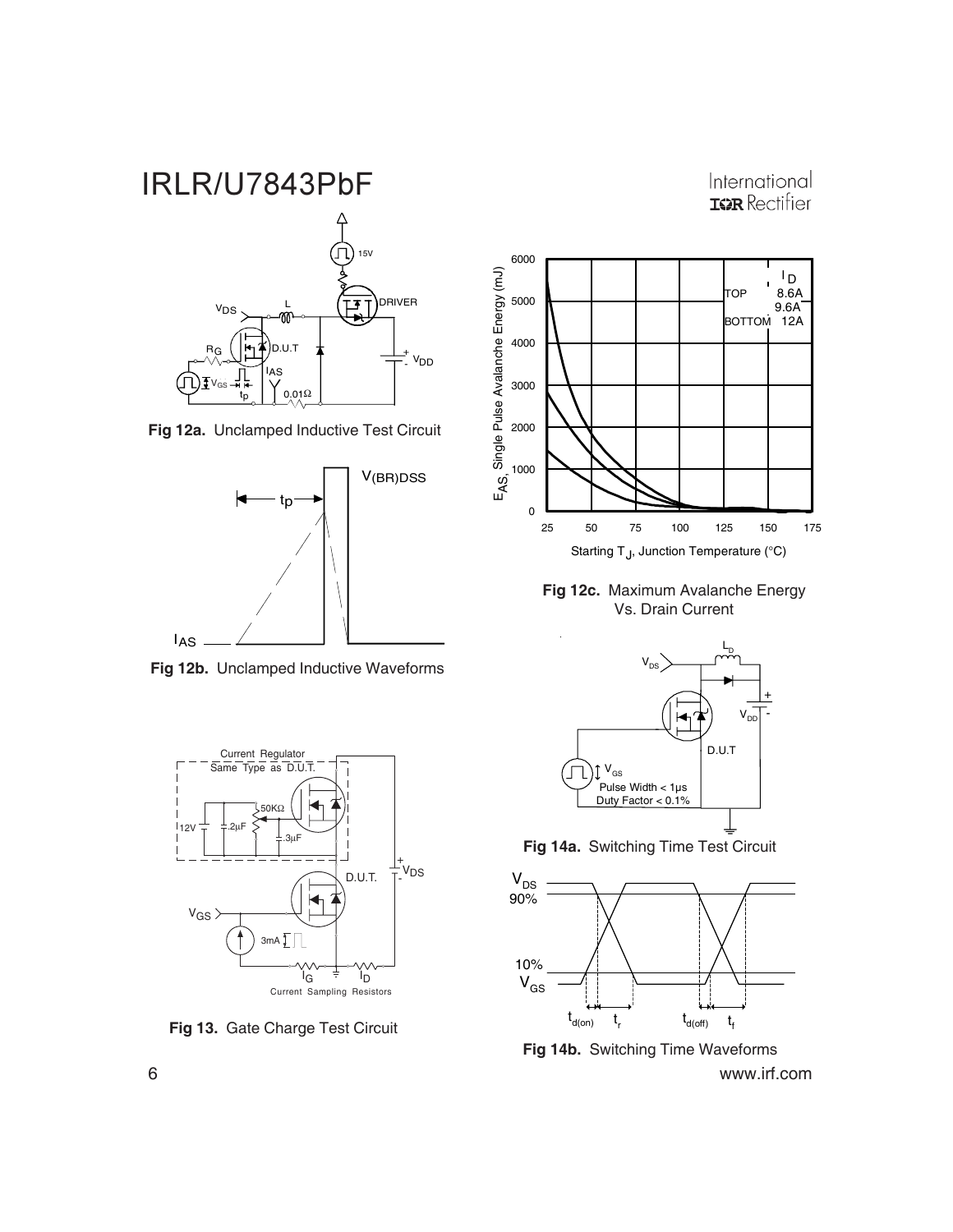### International **IGR** Rectifier



Fig 15. Peak Diode Recovery dv/dt Test Circuit for N-Channel HEXFET<sup>®</sup> Power MOSFETs



**Fig 16.** Gate Charge Waveform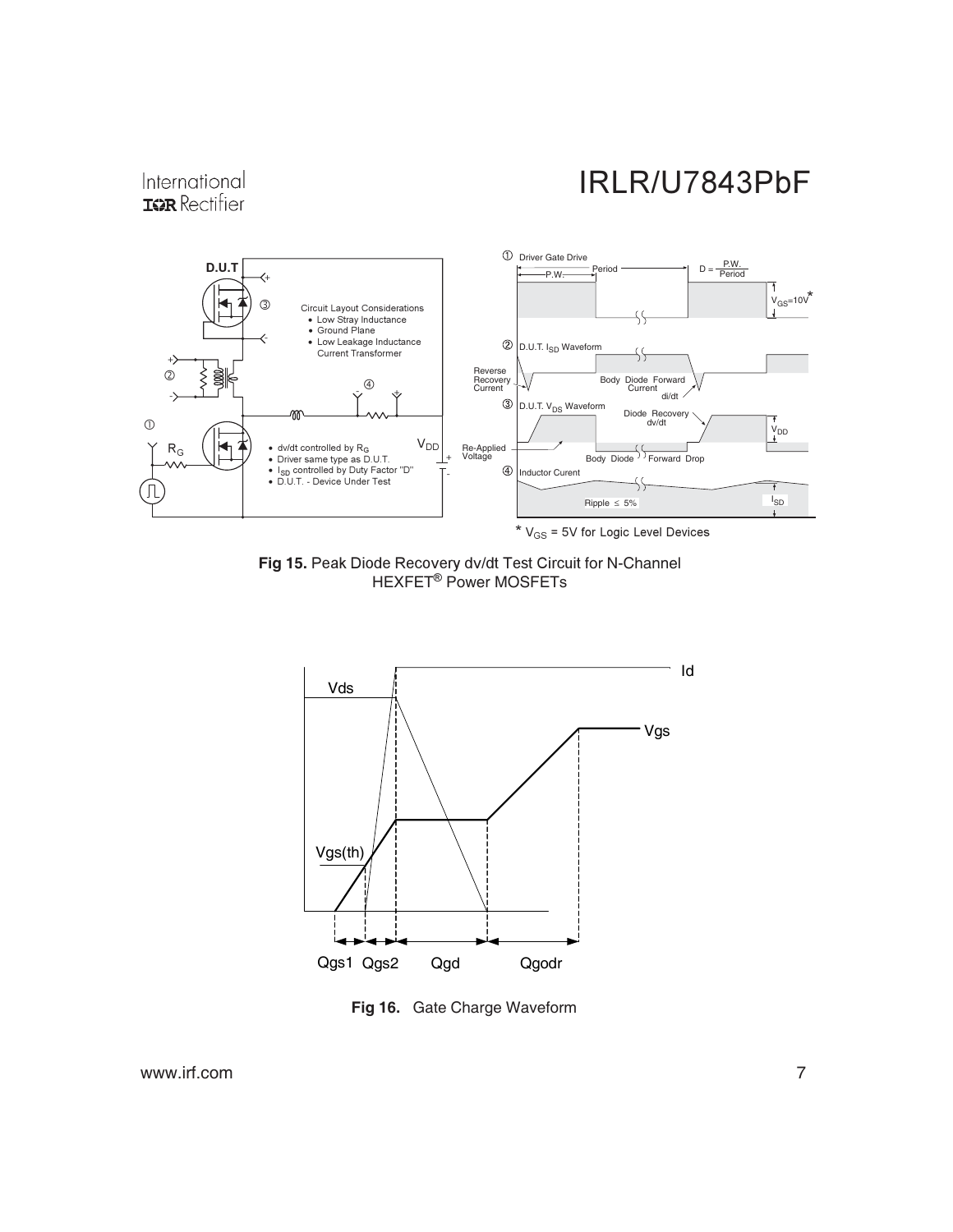#### **Power MOSFET Selection for Non-Isolated DC/DC Converters**

#### **Control FET**

Special attention has been given to the power losses in the switching elements of the circuit - Q1 and Q2. Power losses in the high side switch Q1, also called the Control FET, are impacted by the R<sub>ds(on)</sub> of the MOSFET, but these conduction losses are only about one half of the total losses.

Power losses in the control switch Q1 are given by;

$$
P_{\text{loss}} = P_{\text{conduction}} + P_{\text{switching}} + P_{\text{drive}} + P_{\text{output}}
$$

This can be expanded and approximated by;

$$
P_{loss} = (I_{rms}^{2} \times R_{ds(on)})
$$
  
+ 
$$
\left(I \times \frac{Q_{gd}}{i_g} \times V_{in} \times f\right) + \left(I \times \frac{Q_{gs2}}{i_g} \times V_{in} \times f\right)
$$
  
+ 
$$
\left(Q_g \times V_g \times f\right)
$$
  
+ 
$$
\left(\frac{Q_{oss}}{2} \times V_{in} \times f\right)
$$

This simplified loss equation includes the terms  $\mathsf{Q}_{_{\mathsf{gs2}}}$ and  $\mathsf{Q}_\mathrm{oss}$  which are new to Power MOSFET data sheets.

 $\mathsf{Q}_{_{\mathsf{gs2}}}$  is a sub element of traditional gate-source charge that is included in all MOSFET data sheets. The importance of splitting this gate-source charge into two sub elements,  $\text{Q}_\text{\tiny{gs1}}$  and  $\text{Q}_\text{\tiny{gs2'} }$  can be seen from Fig 16.

 $\mathsf{Q}_{_{\mathsf{gs2}}}$  indicates the charge that must be supplied by the gate driver between the time that the threshold voltage has been reached and the time the drain current rises to l $_{\sf dmax}^{}$  at which time the drain voltage begins to change. Minimizing  ${\sf Q}_{_{\sf gs2}}$  is a critical factor in reducing switching losses in Q1.

 $\mathsf{Q}_\mathrm{oss}$  is the charge that must be supplied to the output capacitance of the MOSFET during every switching cycle. Figure A shows how  $\mathsf{Q}_{_{\mathrm{oss}}}$  is formed by the parallel combination of the voltage dependant (nonlinear) capacitance's C<sub>ds</sub> and C<sub>dg</sub> when multiplied by the power supply input buss voltage.

#### **Synchronous FET**

The power loss equation for Q2 is approximated by;

$$
P_{loss} = P_{conduction} + P_{drive} + P_{output}^*
$$
  
\n
$$
P_{loss} = (I_{rms}^2 \times R_{ds,on})
$$
  
\n
$$
+ (Q_{g} \times V_{g} \times f)
$$
  
\n
$$
+ (\frac{Q_{osc}}{2} \times V_{in} \times f) + (Q_{rr} \times V_{in} \times f)
$$

\*dissipated primarily in Q1.

For the synchronous MOSFET Q2,  $R_{ds(on)}$  is an important characteristic; however, once again the importance of gate charge must not be overlooked since it impacts three critical areas. Under light load the MOSFET must still be turned on and off by the control IC so the gate drive losses become much more significant. Secondly, the output charge  $Q_{\text{max}}$  and reverse recovery charge  $Q<sub>r</sub>$  both generate losses that are transfered to Q1 and increase the dissipation in that device. Thirdly, gate charge will impact the MOSFETs' susceptibility to Cdv/dt turn on.

The drain of Q2 is connected to the switching node of the converter and therefore sees transitions between ground and  $V_{in}$ . As Q1 turns on and off there is a rate of change of drain voltage dV/dt which is capacitively coupled to the gate of Q2 and can induce a voltage spike on the gate that is sufficient to turn the MOSFET on, resulting in shoot-through current . The ratio of  $\mathsf{Q}_{\mathsf{g d}}/\mathsf{Q}_{\mathsf{gs1}}$  must be minimized to reduce the potential for Cdv/dt turn on.

![](_page_7_Figure_19.jpeg)

Figure A: Q<sub>oss</sub> Characteristic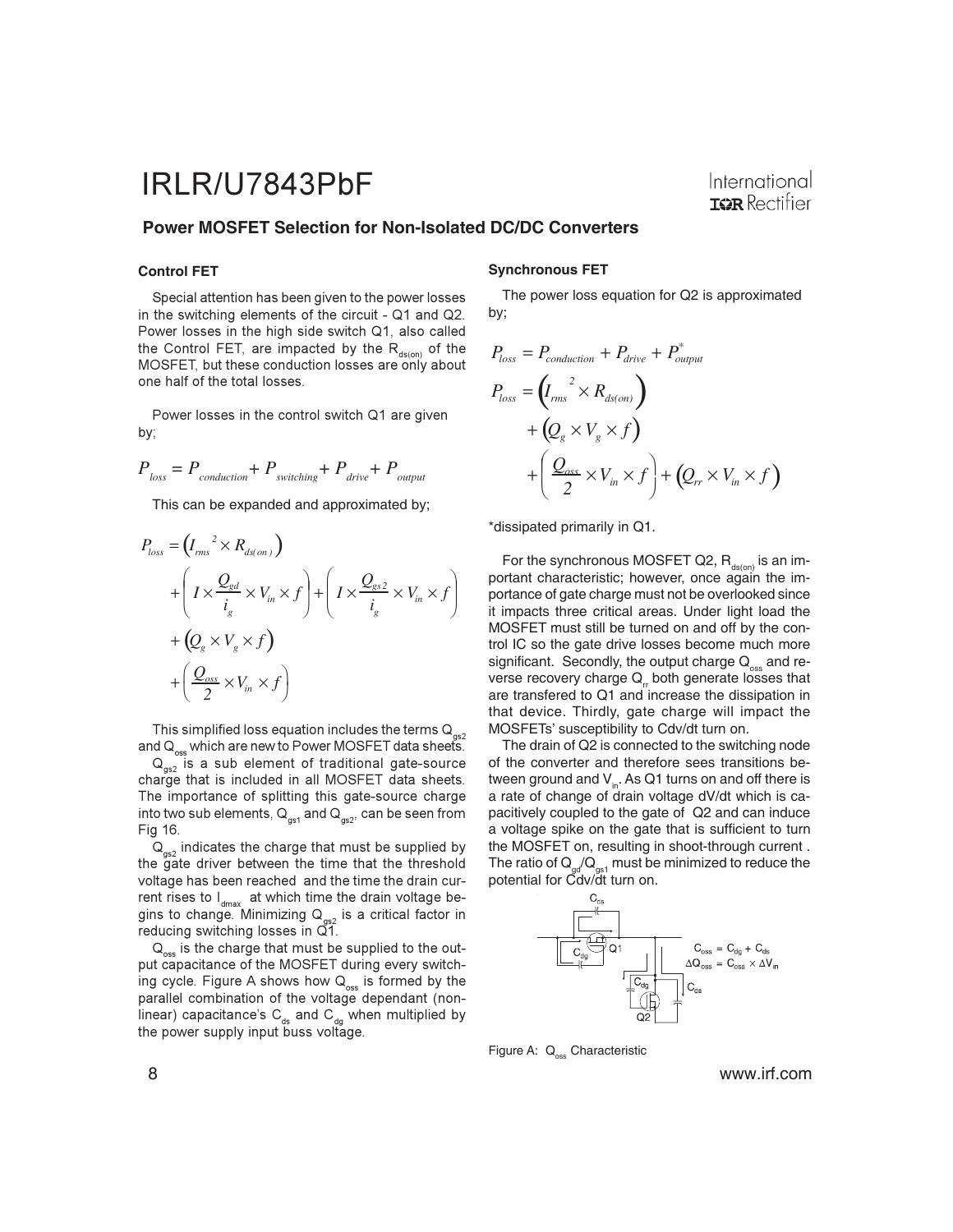## International **IGR** Rectifier D-Pak (TO-252AA) Package Outline

![](_page_8_Figure_2.jpeg)

### D-Pak (TO-252AA) Part Marking Information

![](_page_8_Figure_4.jpeg)

www.irf.com 9 **Note: For the most current drawing please refer to IR website at http://www.irf.com/package/**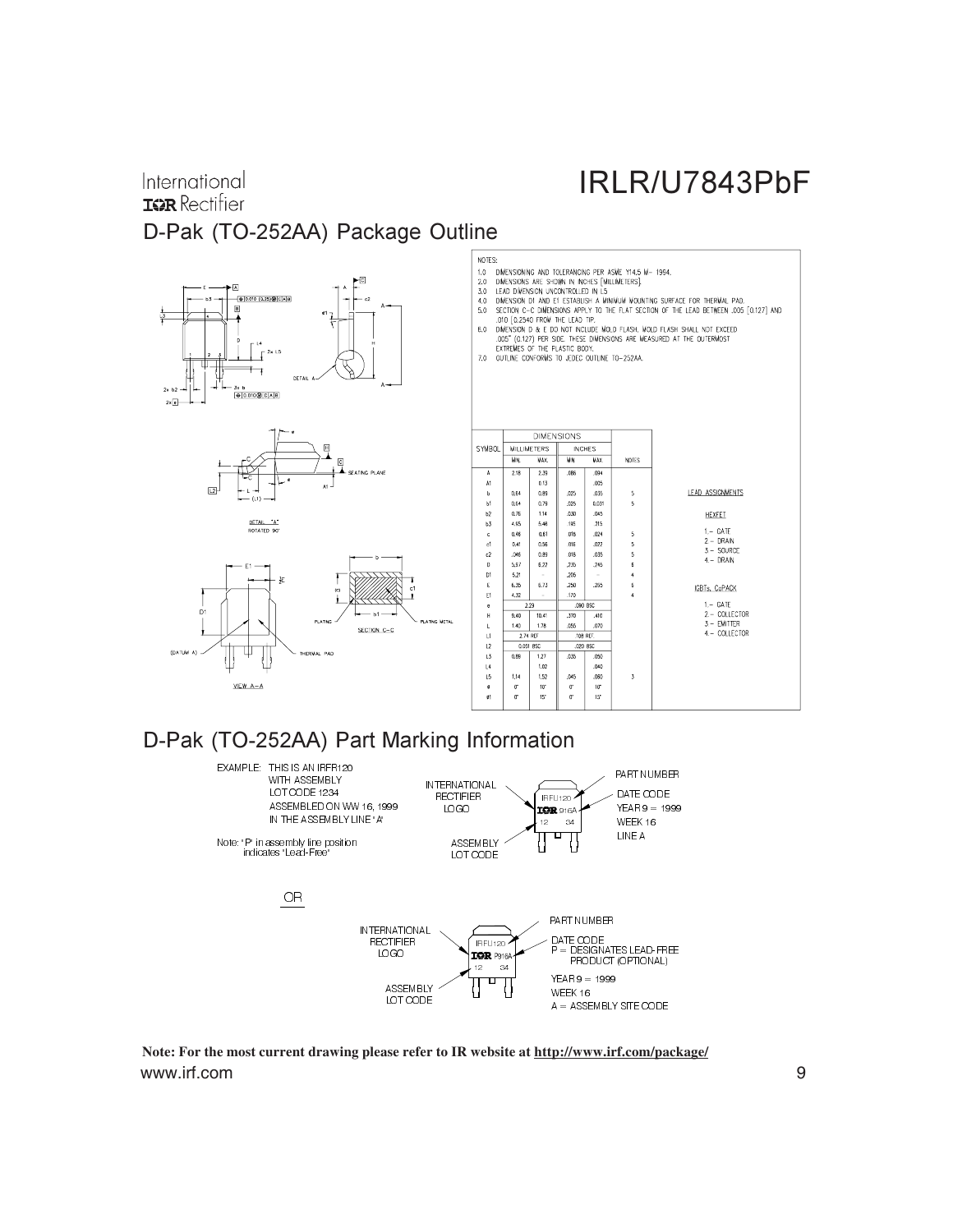## I-Pak (TO-251AA) Package Outline

Dimensions are shown in millimeters (inches)

![](_page_9_Figure_3.jpeg)

International **TOR** Rectifier

## I-Pak (TO-251AA) Part Marking Information

![](_page_9_Figure_5.jpeg)

10 www.irf.com **Note: For the most current drawing please refer to IR website at http://www.irf.com/package/**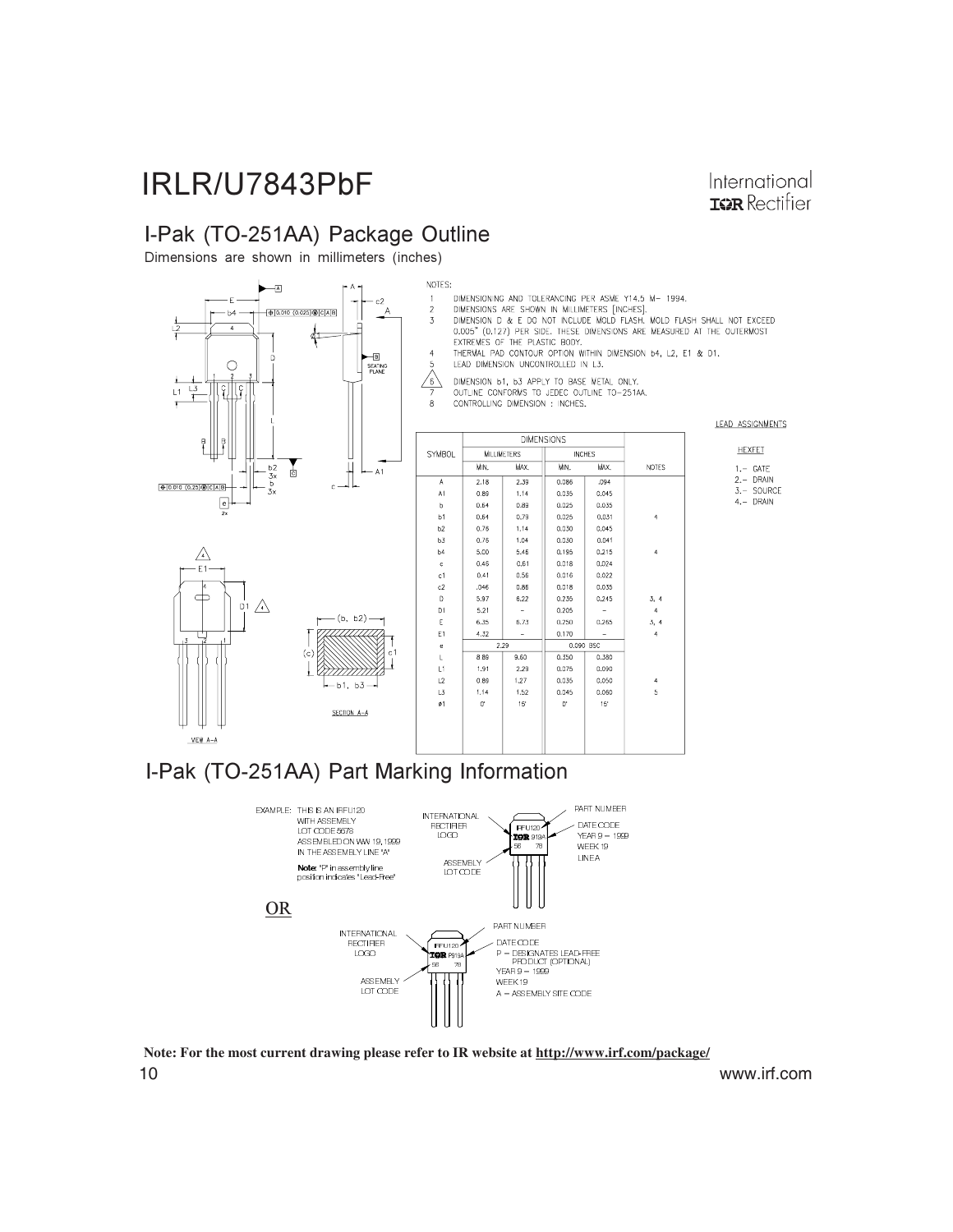### International **IGR** Rectifier

## D-Pak (TO-252AA) Tape & Reel Information

Dimensions are shown in millimeters (inches)

![](_page_10_Figure_4.jpeg)

NOTES :

1. CONTROLLING DIMENSION : MILLIMETER. 2. ALL DIMENSIONS ARE SHOWN IN MILLIMETERS ( INCHES ).

3. OUTLINE CONFORMS TO EIA-481 & EIA-541.

![](_page_10_Figure_8.jpeg)

NOTES : 1. OUTLINE CONFORMS TO EIA-481.

#### Notes:

- $\odot$  Repetitive rating; pulse width limited by max. junction temperature.
- © Starting T<sub>J</sub> = 25°C, L = 20mH, R<sub>G</sub> = 25Ω,  $I_{AS} = 12A$ .
- $\overline{\textcircled{\}P}$  Pulse width  $\leq 400$ µs; duty cycle  $\leq 2\%$ .
- Calculated continuous current based on maximum allowable junction temperature. Package limitation current is 30A.
- When mounted on 1" square PCB (FR-4 or G-10 Material). For recommended footprint and soldering techniques refer to application note #AN-994.

**Note: For the most current drawing please refer to IR website at http://www.irf.com/package/**

Data and specifications subject to change without notice. This product has been designed and qualified for the Industrial market. Qualification Standards can be found on IR's Web site.

> International **ISR** Rectifier

www.irf.com 11 **IR WORLD HEADQUARTERS:** 233 Kansas St., El Segundo, California 90245, USA Tel: (310) 252-7105 TAC Fax: (310) 252-7903 Visit us at www.irf.com for sales contact information**.**04/2008